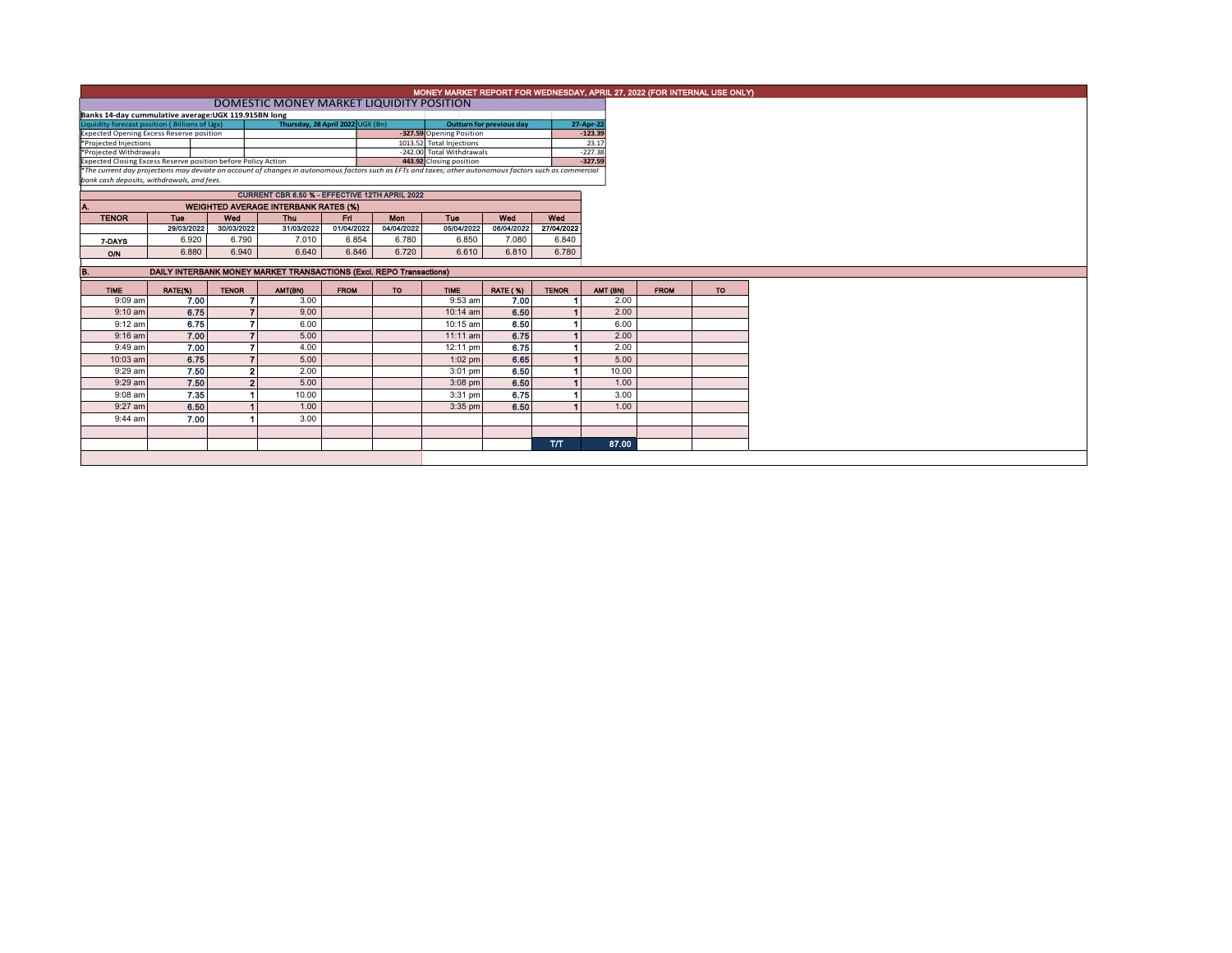9.500<br>
8.500<br>
8.000<br>
7.500<br>
7.000<br>
6.500<br>
5.500<br>
5.500<br>
4.500<br>
4.500

31/03/2022 01/04/2022 04/04/2022 05/04/2022 05/04/2022 07/04/2022 11/04/2022 12/04/2022 13/04/2022 14/04/2022 19/04/2022 20/04/2022 21/04/2022 22/04/2022 25/04/2022 25/04/2022 27/04/2022

• Overnight WAR = 7-day WAR - CBR rate - Upper bound - Lower bound

| D.<br>MONETARY POLICY OPERATIONS MATURITIES PROFILE: (28-APRIL- 2022 TO 08-DECEMBER- 2022)     |             |                          |             |             |             |              |             |             |             |             |             |              |  |  |
|------------------------------------------------------------------------------------------------|-------------|--------------------------|-------------|-------------|-------------|--------------|-------------|-------------|-------------|-------------|-------------|--------------|--|--|
| <b>DATE</b>                                                                                    | <b>THUR</b> | <b>THUR</b>              | <b>THUR</b> | <b>THUR</b> | <b>THUR</b> | <b>ITHUR</b> | <b>THUR</b> | <b>THUR</b> | <b>THUR</b> | <b>THUR</b> | <b>THUR</b> | <b>TOTAL</b> |  |  |
|                                                                                                | 28-Apr-22   | 05-May-22                | 12-May-22   | 26-May-22   | 02-Jun-22   | 09-Jun-22    | 07-Jul-22   | 04-Aug-22   | 18-Aug-22   | 10-Nov-22   | 08-Dec-22   |              |  |  |
| <b>REPO</b>                                                                                    | 751.41      | $\overline{\phantom{0}}$ |             | -           |             |              |             | -           |             |             |             | 751.41       |  |  |
| <b>REV REPO</b>                                                                                |             |                          |             |             |             |              |             |             |             |             |             |              |  |  |
| <b>BOU BILL/DEPO A</b>                                                                         | 82.22       | 537.46                   | 16.10       | 20.30       | 10.00       | 215.03       | 48.05       | 33.00       | 26.60       | 15.00       | 22.13       | 1.025.89     |  |  |
| <b>TOTALS</b>                                                                                  | 833.63      | 537.46                   | 16.10       | 20.30       | 10.00       | 215.03       | 48.05       | 33.00       | 26.60       | 15.00       | 22.13       | 1.777.30     |  |  |
| Total O/S Deposit Auction & BOU Bill balances held by BOU up to 08 December 2022: UGX 1.026 BN |             |                          |             |             |             |              |             |             |             |             |             |              |  |  |
| Total O/S Repo, Reverse Repo, BOU Bill balances held by BOU: UGX 1,777 BN                      |             |                          |             |             |             |              |             |             |             |             |             |              |  |  |

|                 | (EI) STOCK OF TREASURY SECURITIES                                                     |             |                       |                 | <b>ED</b><br><b>MONETARY POLICY MARKET OPERATIONS</b> |                     |               |            |              |              |  |  |  |
|-----------------|---------------------------------------------------------------------------------------|-------------|-----------------------|-----------------|-------------------------------------------------------|---------------------|---------------|------------|--------------|--------------|--|--|--|
|                 | LAST TBIILS ISSUE DATE: 13-APRIL-2022                                                 |             |                       |                 | (VERTICAL REPOS, REV-REPOS & BOU BILL)                |                     |               |            |              |              |  |  |  |
|                 | On-the-run O/S T-BILL STOCKs (Bns-UGX)                                                |             | 5.283.06              | 28/04/2022      | <b>OMO</b>                                            | <b>ISSUE DATE</b>   | <b>AMOUNT</b> | <b>WAR</b> | <b>RANGE</b> | <b>TENOR</b> |  |  |  |
|                 | On-the-run O/S T-BONDSTOCKs(Bns-UGX)                                                  |             | 21.820.81             | 28/04/2022 REPO |                                                       | 11-Mar              | 180.00        | 6.500      |              |              |  |  |  |
|                 | TOTAL TBILL & TBOND STOCK- UGX                                                        |             | 27.103.87             |                 | <b>REPO</b>                                           | 14-Mar              | 87.00         | 6.500      |              |              |  |  |  |
| O/S=Outstanding |                                                                                       |             |                       |                 | <b>REPO</b>                                           | 15-Mar              | 270.00        | 6.500      |              |              |  |  |  |
| <b>MATURITY</b> | <b>TOTAL STOCK</b>                                                                    | YTM (%)     | <b>CHANGE IN</b>      |                 | <b>REPO</b>                                           | 17-Mar              | 168.00        | 6.500      |              |              |  |  |  |
|                 | (BN UGX)                                                                              | AT CUT OFF* | $\Upsilon$ TM $(+/-)$ |                 | <b>REPO</b>                                           | 23-Mar              | 110.00        | 6,500      |              |              |  |  |  |
| 91              | 88.22                                                                                 | 6.601       | 0.100                 |                 | <b>REPO</b>                                           | 28-Mar              | 496.00        | 6.500      |              |              |  |  |  |
| 182             | 378.19                                                                                | 8.489       | 0.357                 |                 | <b>REPO</b>                                           | 29-Mar              | 136.00        | 6.500      |              |              |  |  |  |
| 364             | 4.816.64                                                                              | 9.180       | $-0.410$              |                 | <b>REPO</b>                                           | 30-Mar              | 300.90        | 6.500      |              |              |  |  |  |
| 2YR             | 595.21                                                                                | 11.000      | 1.000                 |                 | <b>REPO</b>                                           | 31-Mar              | 527.00        | 6.500      |              |              |  |  |  |
| 3YR             | $\overline{\phantom{a}}$                                                              | 12.090      | $-1.010$              |                 | <b>BOU BILL</b>                                       | 31-Mar              | 30.04         | 6.906      |              | 28           |  |  |  |
| 5YR             | 1.119.91                                                                              | 14,390      | 1.390                 |                 | <b>BOU BILL</b>                                       | 31-Mar              | 20.08         | 7.103      |              | 56           |  |  |  |
| 10YR            | 10.689.66                                                                             | 14.000      | 0.261                 |                 | <b>BOU BILL</b>                                       | 31-Mar              | 20.83         | 9.000      |              | 252          |  |  |  |
| 15YR            | 9.181.69                                                                              | 14.390      | $-1.510$              |                 | <b>REPO</b>                                           | 07-Apr              | 253.00        | 6.500      |              |              |  |  |  |
| 20YR            | 234.34                                                                                | 15,900      | 0.400                 |                 | <b>REPO</b>                                           | 11-Apr              | 383.00        | 6.500      |              |              |  |  |  |
|                 | Cut OFF is the lowest price/ highest yield that satisfies the auction awarded amount. |             | <b>REPO</b>           | 14-Apr          | 393.00                                                | 6.500               |               |            |              |              |  |  |  |
|                 |                                                                                       |             |                       |                 | <b>BOU BILL</b>                                       | 14-Apr              | 5.98          | 7.104      |              | 28           |  |  |  |
|                 |                                                                                       |             |                       |                 | <b>BOU BILL</b>                                       | 14-Apr              | 212.71        | 7.109      |              | 56           |  |  |  |
|                 |                                                                                       |             |                       |                 | <b>BOU BILL</b>                                       | $14-Apr$            | 47.25         | 7.357      |              | 84           |  |  |  |
|                 |                                                                                       |             |                       |                 | <b>REPO</b>                                           | $19-Apr$            | 182.00        | 6,500      |              |              |  |  |  |
|                 |                                                                                       |             |                       |                 | <b>REPO</b>                                           | 22-Apr              | 195.00        | 6.500      |              | 6            |  |  |  |
|                 |                                                                                       |             |                       |                 | <b>REPO</b>                                           | 25-Apr              | 195.00        | 6.500      |              |              |  |  |  |
|                 |                                                                                       |             |                       |                 | <b>REPO</b>                                           | 26-Apr              | 172.00        | 6.500      |              |              |  |  |  |
|                 |                                                                                       |             |                       |                 | <b>REPO</b>                                           | $27$ -Apr $\vert$ - | 189.00        | 6.500      |              |              |  |  |  |

WAR-Weighted Average Rate